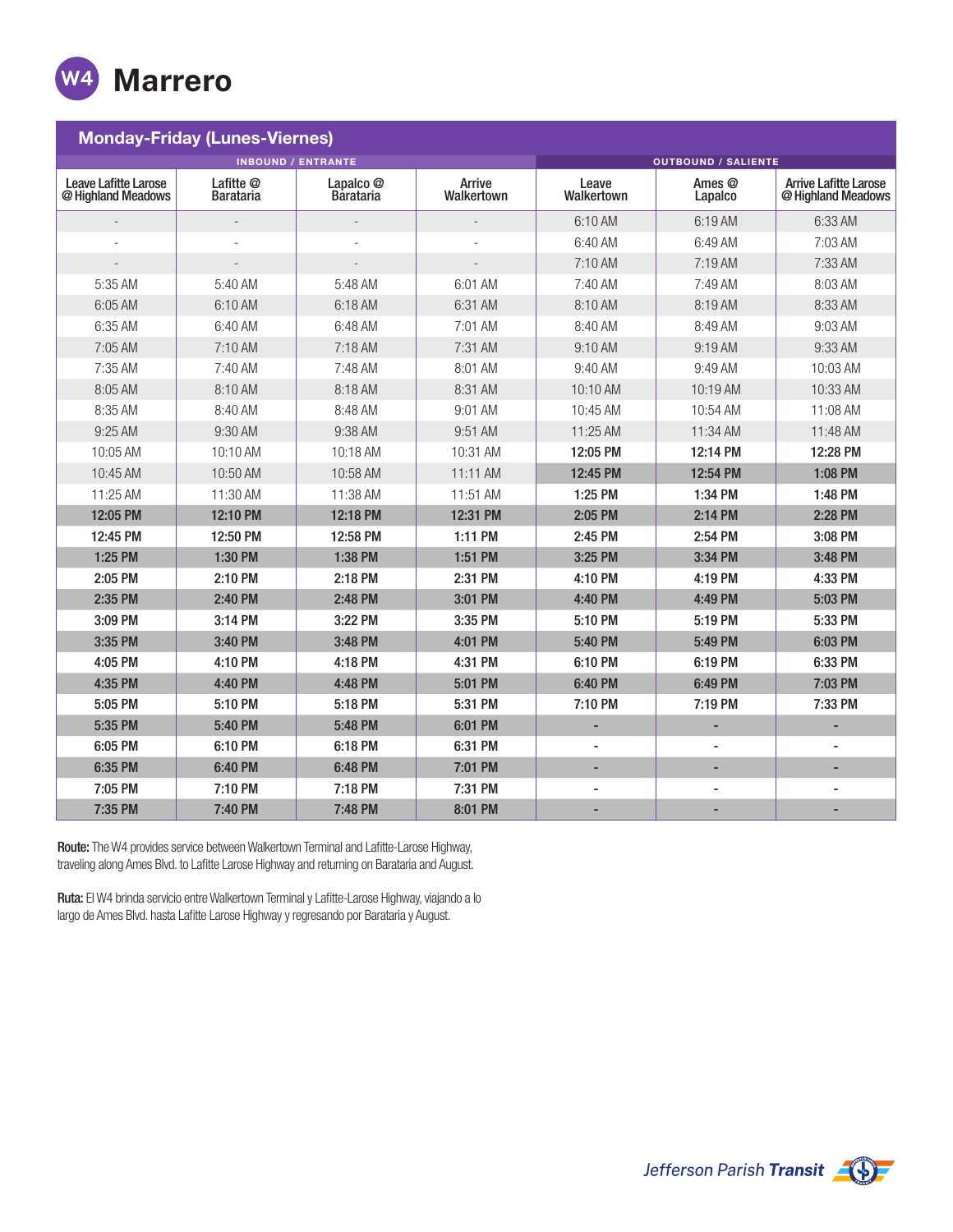

| Saturday & Holidays (Sábado y días feriados) |                                                     |                        |                             |                            |                   |                                                    |  |
|----------------------------------------------|-----------------------------------------------------|------------------------|-----------------------------|----------------------------|-------------------|----------------------------------------------------|--|
| <b>INBOUND / ENTRANTE</b>                    |                                                     |                        |                             | <b>OUTBOUND / SALIENTE</b> |                   |                                                    |  |
| Leave Lafitte Larose<br>@ Highland Meadows   | Lafitte <sup><sup>®</sup></sup><br><b>Barataria</b> | Lapalco @<br>Barataria | Arrive<br><b>Walkertown</b> | Leave<br>Walkertown        | Ames @<br>Lapalco | <b>Arrive Lafitte Larose</b><br>@ Highland Meadows |  |
|                                              | $\sim$                                              |                        |                             | 5:15 AM                    | 5:24 AM           | 5:38 AM                                            |  |
|                                              | $\overline{\phantom{a}}$                            | $\sim$                 | $\overline{\phantom{a}}$    | 6:15 AM                    | 6:24 AM           | 6:38 AM                                            |  |
| 5:40 AM                                      | 5:45 AM                                             | 5:53 AM                | 6:06 AM                     | 8:15 AM                    | 8:24 AM           | 8:38 AM                                            |  |
| 6:40 AM                                      | 6:45 AM                                             | 6:53 AM                | 7:06 AM                     | $7:15$ AM                  | 7:24 AM           | 7:38 AM                                            |  |
| 7:40 AM                                      | 7:45 AM                                             | 7:53 AM                | 8:06 AM                     | 10:15 AM                   | 10:24 AM          | 10:38 AM                                           |  |
| 8:40 AM                                      | 8:45 AM                                             | 8:53 AM                | 9:06 AM                     | 9:15 AM                    | 9:24 AM           | 9:38 AM                                            |  |
| 9:40 AM                                      | 9:45 AM                                             | 9:53 AM                | 10:06 AM                    | $\overline{\phantom{a}}$   | $\sim$            |                                                    |  |
| 10:45 AM                                     | 10:50 AM                                            | 10:58 AM               | 11:11 AM                    | 11:15 AM                   | 11:24 AM          | 11:38 AM                                           |  |
| 11:40 AM                                     | 11:45 AM                                            | 11:53 AM               | 12:06 PM                    | $\overline{\phantom{a}}$   | $\sim$            | ٠                                                  |  |
|                                              |                                                     |                        |                             | 12:15 PM                   | 12:24 PM          | 12:38 PM                                           |  |
| 12:40 PM                                     | 12:45 PM                                            | 12:53 PM               | 1:06 PM                     | 1:15 PM                    | 1:24 PM           | 1:38 PM                                            |  |
| 1:40 PM                                      | 1:45 PM                                             | 1:53 PM                | 2:06 PM                     |                            |                   |                                                    |  |
|                                              |                                                     |                        |                             | 2:15 PM                    | 2:24 PM           | 2:38 PM                                            |  |
| 2:40 PM                                      | 2:45 PM                                             | 2:53 PM                | 3:06 PM                     | 3:15 PM                    | 3:24 PM           | 3:38 PM                                            |  |
| 3:40 PM                                      | 3:45 PM                                             | 3:53 PM                | 4:06 PM                     |                            |                   |                                                    |  |
|                                              |                                                     |                        |                             | 4:15 PM                    | 4:24 PM           | 4:38 PM                                            |  |
| 4:40 PM                                      | 4:45 PM                                             | 4:53 PM                | 5:06 PM                     | 5:15 PM                    | 5:24 PM           | 5:38 PM                                            |  |
| 5:40 PM                                      | 5:45 PM                                             | 5:53 PM                | 6:06 PM                     |                            |                   |                                                    |  |
|                                              |                                                     |                        |                             | 6:15 PM                    | 6:24 PM           | 6:38 PM                                            |  |
| 6:40 PM                                      | 6:45 PM                                             | 6:53 PM                | 7:06 PM                     | 7:15 PM                    | 7:24 PM           | 7:38 PM                                            |  |
| 7:40 PM                                      | 7:45 PM                                             | 7:53 PM                | 8:06 PM                     |                            |                   |                                                    |  |

| <b>Sunday (Domingo)</b>                    |                               |                                          |                             |                          |                          |                                                    |  |
|--------------------------------------------|-------------------------------|------------------------------------------|-----------------------------|--------------------------|--------------------------|----------------------------------------------------|--|
| <b>INBOUND / ENTRANTE</b>                  |                               |                                          | <b>OUTBOUND / SALIENTE</b>  |                          |                          |                                                    |  |
| Leave Lafitte Larose<br>@ Highland Meadows | Lafitte @<br><b>Barataria</b> | Lapalco <sup>o</sup><br><b>Barataria</b> | Arrive<br><b>Walkertown</b> | Leave<br>Walkertown      | Ames @<br><b>Lapalco</b> | <b>Arrive Lafitte Larose</b><br>@ Highland Meadows |  |
|                                            |                               |                                          |                             | 5:15 AM                  | 5:24 AM                  | 5:38 AM                                            |  |
| $5:40$ AM                                  | $5:45$ AM                     | 5:53 AM                                  | 6:06 AM                     | 8:15 AM                  | 8:24 AM                  | 8:38 AM                                            |  |
|                                            | $\sim$                        |                                          |                             | 6:15 AM                  | 6:24 AM                  | 6:38 AM                                            |  |
| 6:40 AM                                    | 6:45 AM                       | 6:53 AM                                  | 7:06 AM                     | 7:15 AM                  | $7:24$ AM                | 7:38 AM                                            |  |
| 7:40 AM                                    | 7:45 AM                       | 7:53 AM                                  | 8:06 AM                     |                          | $\sim$                   | $\overline{\phantom{a}}$                           |  |
| 8:40 AM                                    | 8:45 AM                       | 8:53 AM                                  | 9:06 AM                     | $9:15$ AM                | 9:24 AM                  | 9:38 AM                                            |  |
| 9:40 AM                                    | 9:45 AM                       | 9:53 AM                                  | 10:06 AM                    | $\overline{\phantom{a}}$ | $\sim$                   | $\sim$                                             |  |
|                                            |                               |                                          |                             | 10:15 AM                 | 10:24 AM                 | 10:38 AM                                           |  |
| 10:45 AM                                   | 10:50 AM                      | 10:58 AM                                 | 11:11 AM                    | 11:15 AM                 | 11:24 AM                 | 11:38 AM                                           |  |
| 11:40 AM                                   | 11:45 AM                      | 11:53 AM                                 | 12:06 PM                    |                          |                          |                                                    |  |
| $\blacksquare$                             | ÷.                            |                                          | $\blacksquare$              | 12:15 PM                 | 12:24 PM                 | 12:38 PM                                           |  |
| 12:40 PM                                   | 12:45 PM                      | 12:53 PM                                 | 1:06 PM                     | 1:15 PM                  | 1:24 PM                  | 1:38 PM                                            |  |
| 1:40 PM                                    | 1:45 PM                       | 1:53 PM                                  | 2:06 PM                     | ÷.                       |                          | $\blacksquare$                                     |  |
|                                            |                               |                                          |                             | 2:15 PM                  | 2:24 PM                  | 2:38 PM                                            |  |
| 2:40 PM                                    | 2:45 PM                       | 2:53 PM                                  | 3:06 PM                     | 3:15 PM                  | 3:24 PM                  | 3:38 PM                                            |  |
| 3:40 PM                                    | 3:45 PM                       | 3:53 PM                                  | 4:06 PM                     | $\overline{\phantom{a}}$ | $\overline{\phantom{a}}$ | $\overline{\phantom{a}}$                           |  |
| $\overline{\phantom{a}}$                   | $\overline{\phantom{a}}$      | $\sim$                                   | $\blacksquare$              | 4:15 PM                  | 4:24 PM                  | 4:38 PM                                            |  |
| 4:40 PM                                    | 4:45 PM                       | 4:53 PM                                  | 5:06 PM                     | 5:15 PM                  | 5:24 PM                  | 5:38 PM                                            |  |
| 5:40 PM                                    | 5:45 PM                       | 5:53 PM                                  | 6:06 PM                     |                          |                          |                                                    |  |
|                                            |                               |                                          |                             | 6:15 PM                  | 6:24 PM                  | 6:38 PM                                            |  |
| 6:40 PM                                    | 6:45 PM                       | 6:53 PM                                  | 7:06 PM                     | 7:15 PM                  | 7:24 PM                  | 7:38 PM                                            |  |
| 7:40 PM                                    | 7:45 PM                       | 7:53 PM                                  | 8:06 PM                     |                          |                          |                                                    |  |